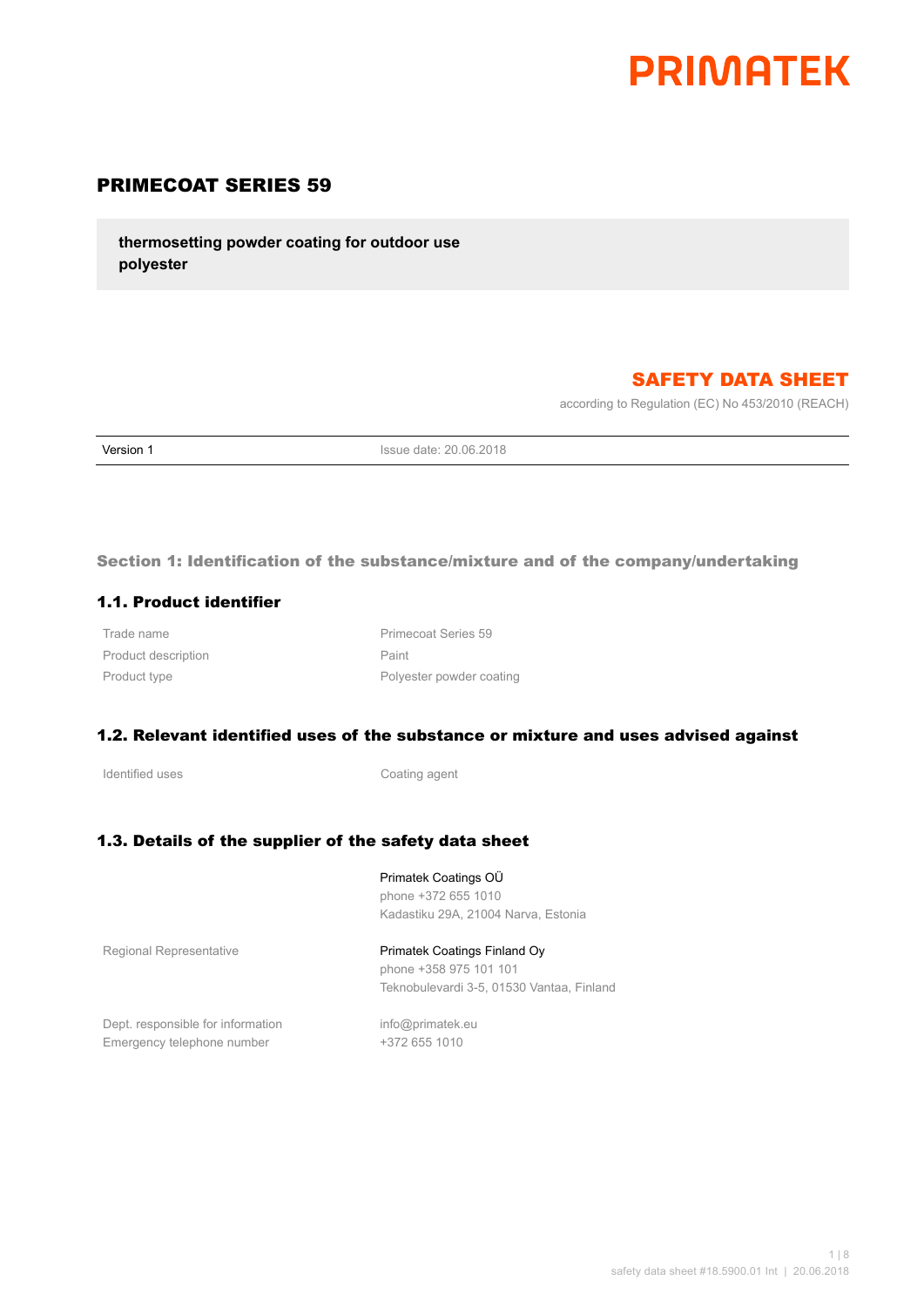### Section 2: Hazards identification

Classification according to EC regulation 1272/2008 (CLP)

### 2.1. Classification of the substance or mixture

Product definition: Mixture. Not classified as dangerous according to 1272/2008.

### 2.2. Label elements

| Signal word:       |  |
|--------------------|--|
| Hazard statements: |  |

"Warning" sign on the box No known significant effects or critical hazards

#### Precautionary statements

General Not applicable Prevention Prevention P261 – Avoid breathing dust Response Not applicable Storage P.7.1 Disposal P.13

Supplemental label elements For professional use only. May produce an allergic reaction.

### 2.3. Other hazards

| Other hazards which do not | None known. |
|----------------------------|-------------|
| result in classification   |             |

#### Section 3: Composition/information on ingredients

### 1.1. Product identifier

### Substance/mixture Mixture There are no ingredients present which, within the current knowledge of the supplier and in the concentrations applicable, are classified as ha-zardous to health or the environ-ment and hence require reporting in this section.

Multicomponent disperse systems of solid particles - polyester film-forming base with pigment, filler and targeted additives.

Occupational exposure limits, if available, are listed in Section 8.

#### Section 4: First aid measures

#### 4.1. Description of first aid measures

| General information     | First aider: pay attention to self-protection! In case of any accident move the victim<br>out of danger zone. Do not leave affected person unattended.<br>Seek medical attention if necessary.                                                                                                                      |
|-------------------------|---------------------------------------------------------------------------------------------------------------------------------------------------------------------------------------------------------------------------------------------------------------------------------------------------------------------|
| In case of inhalation   | In case of accident by inhalation: remove casualty to fresh air, take the dirty clothes<br>off and keep at rest. If you feel unwell, seek medical advice.                                                                                                                                                           |
| In case of skin contact | Thoroughly wash skin with soap and water. Do not use solvents or thinners.<br>Remove contaminated clothing.                                                                                                                                                                                                         |
| After eye contact       | If product gets into the eye, keep eyelid open and rinse immediately with large<br>quantities of water, for at least 10 minutes. Remove contact lenses, if any.<br>In case of troubles or persistent symptoms, consult an opthalmologist.                                                                           |
| After swallowing        | Have victim repeatedly drink large amounts of water with activated charcoal.<br>Do not induce vomiting. No adminis-tration in cases of unconsiousness or cramps.<br>Rinse mouth immediately and drink plenty of water.<br>Observe risk of aspiration if vomiting occurs. Get medical ad-vice/attention.<br>$\cap$ 1 |
|                         |                                                                                                                                                                                                                                                                                                                     |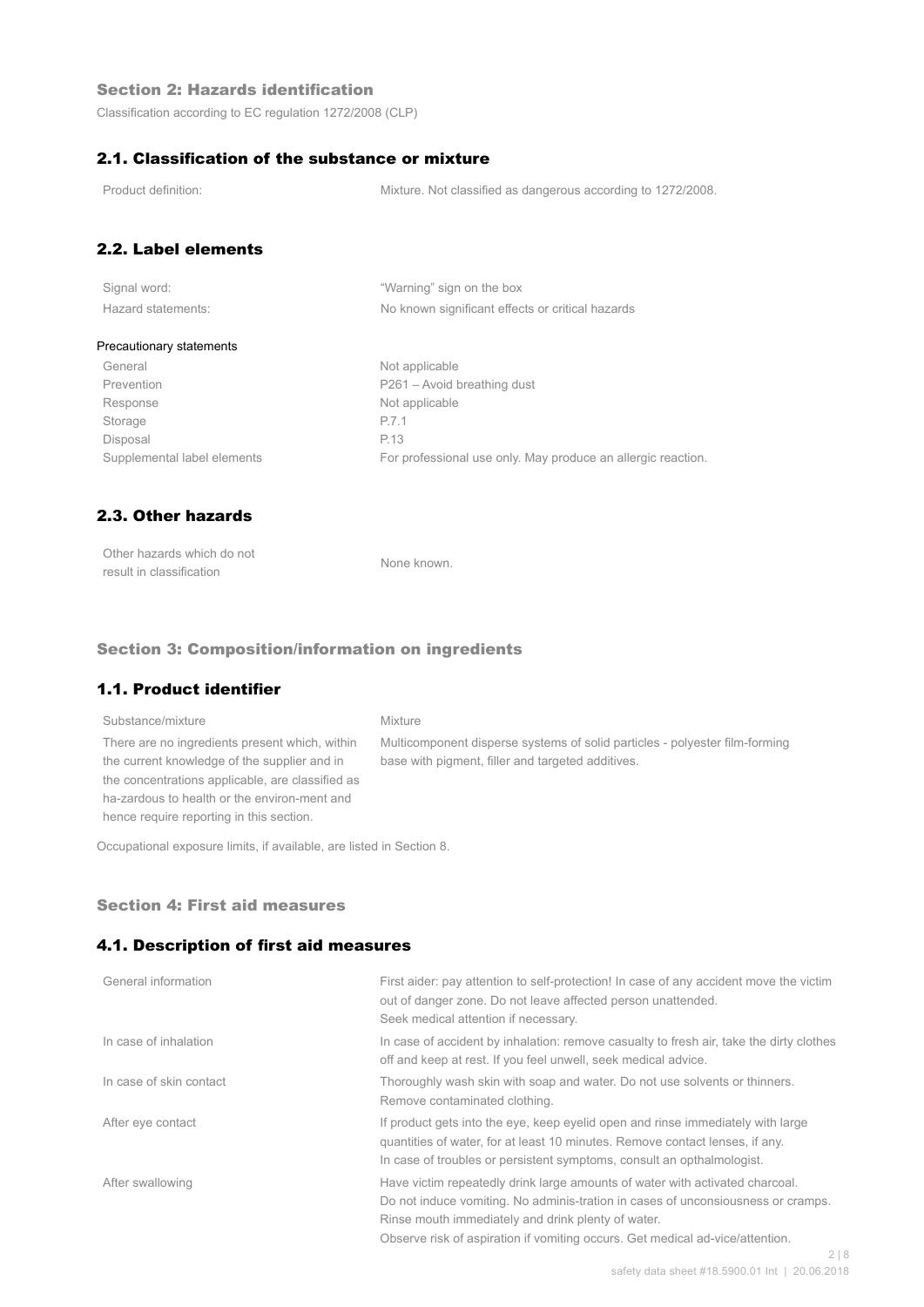### 4.2. Most important symptoms and effects, both acute and delayed

Symptoms Symptoms of the Symptoms to date.

#### Section 5: Firefighting measures

### 5.1. Extinguishing media

| Suitable extinguishing media          | In case of fire: Use water spray, dry powder, foam or carbon dioxide for extinction. |
|---------------------------------------|--------------------------------------------------------------------------------------|
| Extinguishing media which must not be | Strong water jet and carbon dioxide gases under presussure.                          |
| used for safety reasons               |                                                                                      |

#### 5.2. Special hazards arising from the substance or mixture

| Special protective equipment for firefighters | Exposure to fire produces thick, black smoke that is hazardous to health.<br>Do not breathe smoke. |
|-----------------------------------------------|----------------------------------------------------------------------------------------------------|
| 5.3. Advice for firefighters                  |                                                                                                    |

| Special exposure hazards arising from the substance Wear self-contained breathing apparatus. |                                                                    |
|----------------------------------------------------------------------------------------------|--------------------------------------------------------------------|
| itself, combustion products, resulting gases                                                 |                                                                    |
| Additional information                                                                       | Do not allow fire water to penetrate into surface or ground water. |

#### Section 6: Accidental release measures

#### 6.1. Personal precautions, protective equipment and emergency procedures

| For non-emergency personnel | No action shall be taken involving any personal risk or without suitable training.<br>Evacuate surrounding areas. Keep unnecessary and unprotected personnel from<br>en-tering. Do not touch or walk through spilt material.<br>Put on appropriate personal protective equipment. |
|-----------------------------|-----------------------------------------------------------------------------------------------------------------------------------------------------------------------------------------------------------------------------------------------------------------------------------|
| For emergency responders    | If specialized clothing is required to deal with the spil-lage, take note of any<br>information in Section 8 on suita-ble and unsuitable materials.<br>See also the information in "For non-emergency personnel".                                                                 |

#### 6.2. Environmental precautions

| Environmental precautions | Avoid dispersal of spilt material and runoff and contact with soil, waterways, drains |
|---------------------------|---------------------------------------------------------------------------------------|
|                           | and sewers. Inform the re-levant authorities if the product has caused environmen-    |
|                           | tal pollution (sewers, waterways, soil or air).                                       |

### 6.3. Methods and material for containment and cleaning up

| Small spill | Move containers from spill area. Vacuum or sweep up material and place in a designated.<br>labelled waste container. Dispose of via a licensed waste disposal contractor.  |
|-------------|----------------------------------------------------------------------------------------------------------------------------------------------------------------------------|
| Large spill | Move containers from spill area. Prevent entry into sewers, water courses, basements<br>or confined areas. Vacuum or sweep up material and place in a designated, labelled |
|             | waste container. Dispose of via a licensed waste disposal contractor.                                                                                                      |

### 6.4. Reference to other sections

| Reference to other sections | See Section 1 for emergency contact information.                            |     |
|-----------------------------|-----------------------------------------------------------------------------|-----|
|                             | See Section 8 for information on appropriate personal protective equipment. |     |
|                             | See Section 13 for additional waste treatment informa-tion.                 |     |
|                             |                                                                             | 318 |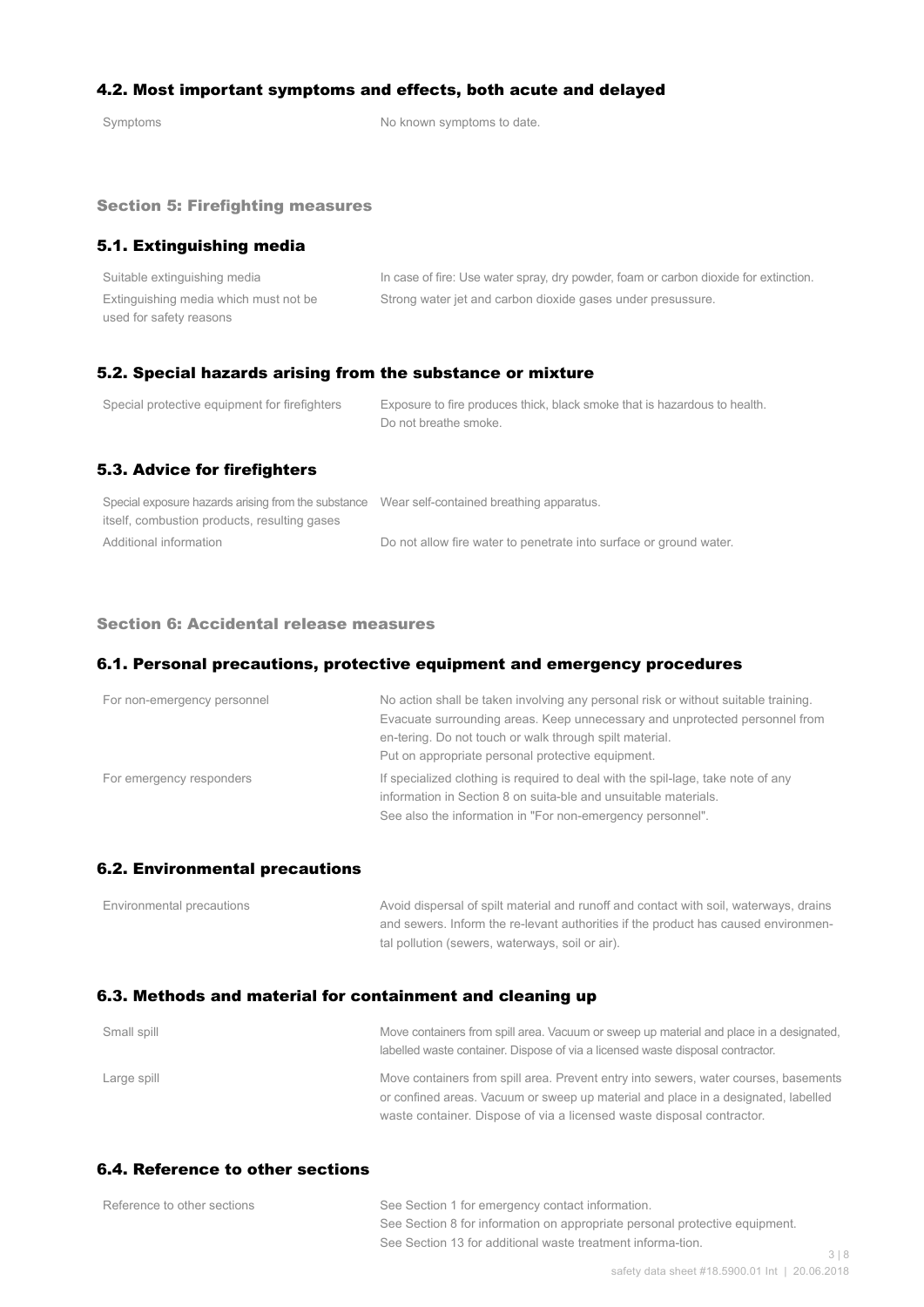#### Section 7: Handling and storage

The information in this section contains generic advice and guidance.

The list of Identified Uses in Section 1 should be consulted for any available use-specific information provided in the Exposure Scenario(s).

#### 7.1. Precautions for safe handling

Precautions should be taken to prevent the formation of dusts in concentrations above flammable, explosive or occupational exposure limits. Respiratory protection is needed.

Electrical equipment and lighting should be protected to appropriate standards to prevent dust coming into contact with hot surfaces, sparks or other ignition sources.

Mixture may charge electrostatically: always use earthing leads when transferring from one container to another.

Operators should wear antistatic footwear and clothing and floors should be of the conducting type.

Keep away from heat, sparks and flame.

Avoid contact with skin and eyes. Avoid the inhalation of dust, particulates, spray or mist arising from the application of this mixture. Avoid inhalation of dust from sanding.

Eating, drinking and smoking should be prohibited in areas where this material is handled, stored and processed.

Put on appropriate personal protective equipment (see Section 8).

Always keep in containers made from the same material as the original one.

Comply with the health and safety at work laws.

Do not allow to enter drains or watercourses.

#### 7.2 Conditions for safe storage, including any incompatibilities

Store in accordance with local regulations.

#### Additional information on storage conditions

Observe label precautions. Store in a dry, cool and well-ventilated area. Keep away from heat and direct sunlight.

Keep container tightly closed.

Keep away from sources of ignition. No smoking. Prevent unauthorised access.

Containers that have been opened must be carefully resealed and kept upright to prevent leakage.

See Technical Data Sheet / packaging for further information.

## 7.3 Specific end use(s)

| Recommendations                      | Not available. |
|--------------------------------------|----------------|
| Industrial sector specific solutions | Not available. |

#### Section 8: Exposure controls/personal protection

The information in this section contains generic advice and guidance. The list of Identified Uses in Section 1 should be consulted for any available use-specific information provided in the Exposure Scenario(s).

#### 8.1. Exposure controls

| Exposure controls                       | Provide good ventilation and/or an exhaust system in the work area. Occupational<br>exposure limit values: A: respirable fraction $\leq$ 1.25 mg/m <sup>3</sup><br>and $\le$ 10 mg/m3 E: inhalable fraction                                                                                                                                                   |       |
|-----------------------------------------|---------------------------------------------------------------------------------------------------------------------------------------------------------------------------------------------------------------------------------------------------------------------------------------------------------------------------------------------------------------|-------|
| Respiratory protection                  | Wear a dust mask, in case of excessive dust. Respiratory protection must be worn<br>whenever the WEL levels have been exceeded.                                                                                                                                                                                                                               |       |
| Hand protection                         | Wear suitable gloves. Suitable gloves type: Disposable gloves natural latex or<br>Nitrile rubber Category 3 according to DIN EN 374 and DIN EN 420. Observe glove<br>manufacturer's instructions concerning penetrability and breakthrough time. In<br>case of prolonged or frequently repeated skin contact: Protect skin by using skin<br>protective cream. |       |
| Eye protection                          | In case of dust formation: tightly sealed goggles according to EN 166.                                                                                                                                                                                                                                                                                        |       |
| Body protection                         | Wear suitable protective clothing. Avoid contact of neck and wrists with the powder<br>because of possible skin irritations and dermatitis.<br>Wash thouroughly after contact with skin areas.                                                                                                                                                                |       |
| General protection and hygiene measures | When using do not eat, drink or smoke.                                                                                                                                                                                                                                                                                                                        | 4   8 |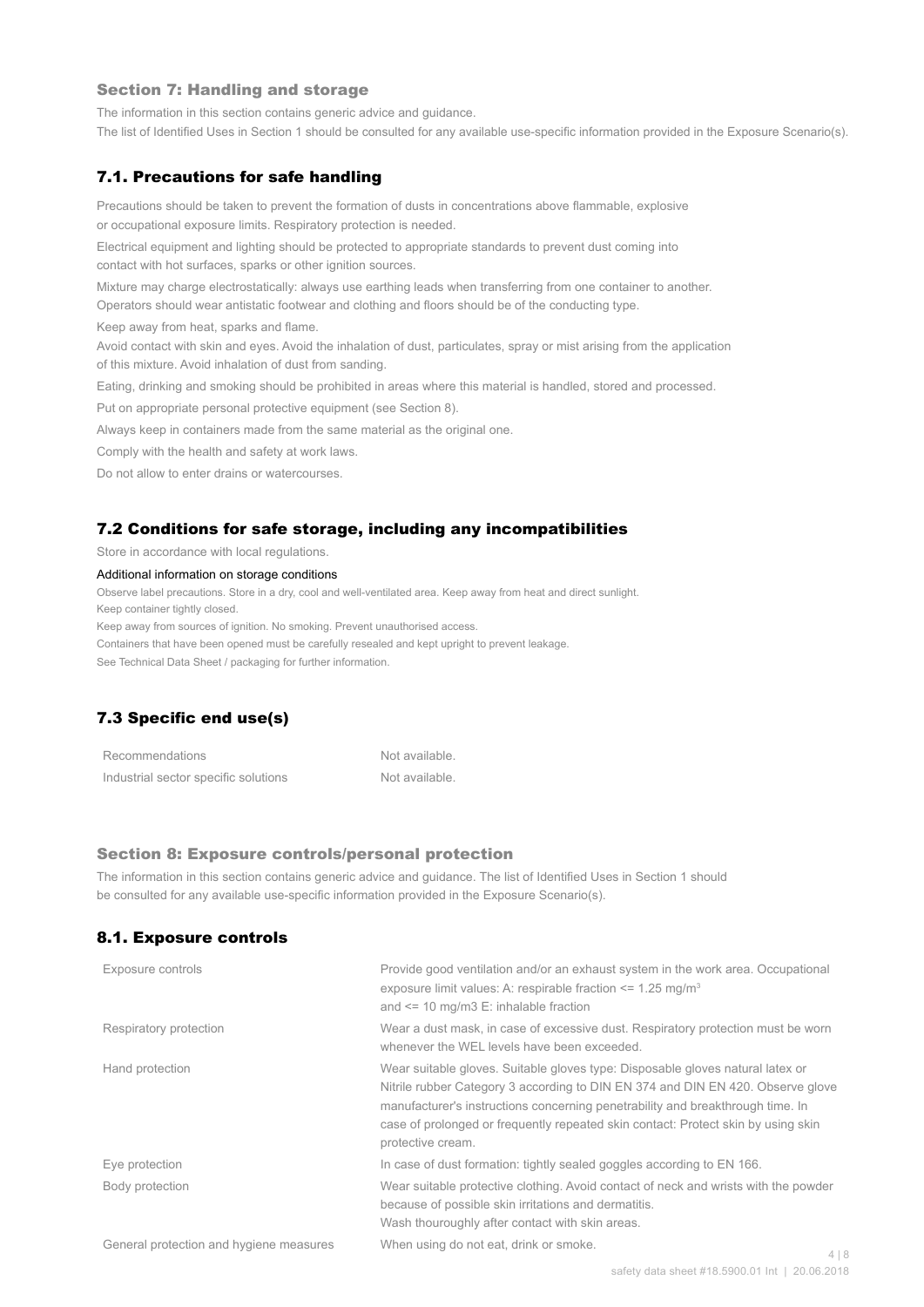#### SECTION 9: Physical and chemical properties

#### 9.1. Information on basic physical and chemical properties

| Appearance                                     |                                                                |
|------------------------------------------------|----------------------------------------------------------------|
| <b>Physical state</b>                          | Solid, Powder                                                  |
| Colour                                         | Various                                                        |
| Odour                                          | Slight odour                                                   |
| Odour threshold                                | Not applicable                                                 |
| рH                                             | Not applicable                                                 |
| Melting point (dust)                           | 85-115 °C                                                      |
| Initial boiling point and boiling range        | Not applicable                                                 |
| Flash point                                    | Not applicable                                                 |
| Evaporation rate                               | Not applicable                                                 |
| Flammability (solid, gas)                      | Fine dust clouds may form explosive mixtures with air          |
| Lower explosion limit (dust)                   | 20 g/m <sup>3</sup> (EN 14034-3)                               |
| Minimum ignition energy (mJ)                   | 10-30 (EN 13821)                                               |
| Vapour pressure                                | Not applicable                                                 |
| Vapour density                                 | Not applicable                                                 |
| Relative density                               | 1.2 to 1.7 g/cm <sup>3</sup> (ISO 8130-2/-3)                   |
| Solubility (ies)                               | Insoluble in the following materials: cold water and hot water |
| Partition coefficient: n-octanol / water       | Not applicable                                                 |
| Auto-ignition temperature for dust-air mixture | $>450^{\circ}$ C                                               |
| Decomposition temperature                      | $>230^{\circ}$ C                                               |
| <b>Viscosity</b>                               | Not applicable.                                                |

### 9.2. Other information

No additional information.

### SECTION 10: Stability and reactivity

| 10.1. Reactivity                         | No specific test data related to reactivity available for this product or its ingredients.              |
|------------------------------------------|---------------------------------------------------------------------------------------------------------|
| 10.2. Chemical stability                 | The product is stable.                                                                                  |
| 10.3. Possibility of hazardous reactions | Under normal conditions of storage and use, hazardous reactions will not occur.                         |
| 10.4. Conditions to avoid                | No specific data.                                                                                       |
| 10.5. Incompatible materials             | Not applicable.                                                                                         |
| 10.6. Hazardous decomposition products   | Under normal conditions of storage and use, hazardous decomposition products<br>should not be produced. |

#### SECTION 11: Toxicological information

### 11.1. Information on toxicological effects

There are no data available on the mixture itself. The mixture has been assessed following the conventional method of the CLP Regulation (EC) No 1272/2008 and is classified for toxicological properties accordingly. See Sections 2 and 3 for details. This takes into account, where known, delayed and immediate effects and also chronic effects of components from short-term and long-term exposure by oral, inhalation and dermal routes of exposure and eye contact. Coating powders can cause localised skin irritation in folds of the skin or under tight clothing.

#### Acute toxicity estimates

Not available.

### Specific target organ toxicity (single exposure)

Not available.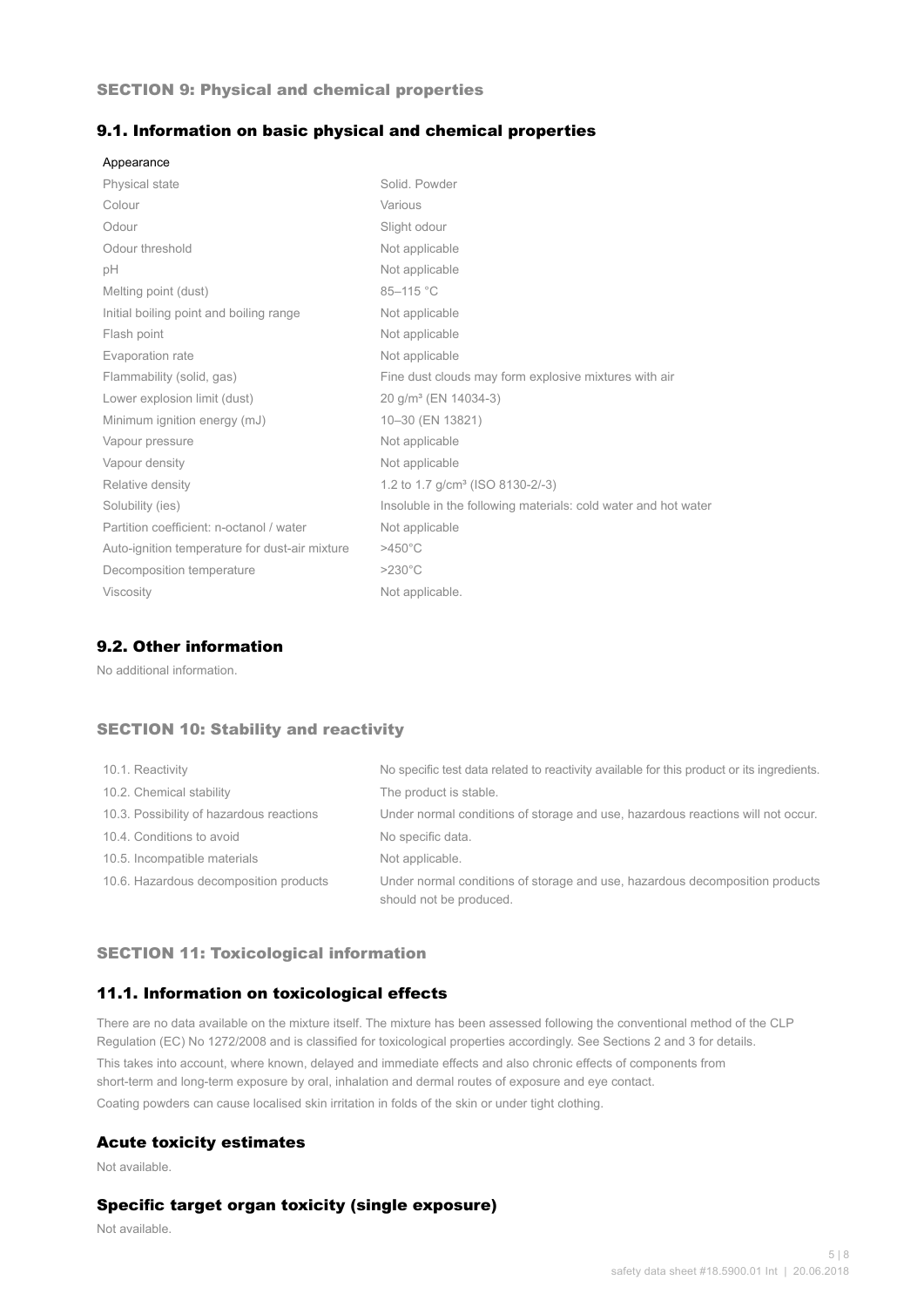### Specific target organ toxicity (repeated exposure)

Not available.

#### Aspiration hazard

Not available.

#### Potential acute health effects:

| Eye contact  | No known significant effects or critical hazards |
|--------------|--------------------------------------------------|
| Inhalation   | No known significant effects or critical hazards |
| Skin contact | No known significant effects or critical hazards |
| Ingestion    | No known significant effects or critical hazards |

### Symptoms related to the physical, chemical and toxicological characteristics

| Eye contact  | No specific data |
|--------------|------------------|
| Inhalation   | No specific data |
| Skin contact | No specific data |
| Ingestion    | No specific data |

## Potential chronic health effects

| General               | No known significant effects or critical hazards |
|-----------------------|--------------------------------------------------|
| Carcinogenicity       | No known significant effects or critical hazards |
| Mutagenicity          | No known significant effects or critical hazards |
| Teratogenicity        | No known significant effects or critical hazards |
| Developmental effects | No known significant effects or critical hazards |
| Fertility effects     | No known significant effects or critical hazards |
|                       |                                                  |

#### SECTION 12: Ecological information

### 12.1. Toxicity

Conclusion/Summary

## 12.2. Persistence and degradability

Not available

# 12.3. Bioaccumulative potential

| Bioaccumulative potential |  |
|---------------------------|--|
|---------------------------|--|

Not available

# 12.4. Mobility in soil

| Soil/water partition coefficient $(K_{\text{oc}})$ | Not available |
|----------------------------------------------------|---------------|
| Mobility                                           | Not available |

## 12.5. Results of PBT and vPvB assessment

| PBT  | Not applicable |
|------|----------------|
| vPvB | Not applicable |

## 12.6 Other adverse effects

No known significant effects or critical hazards.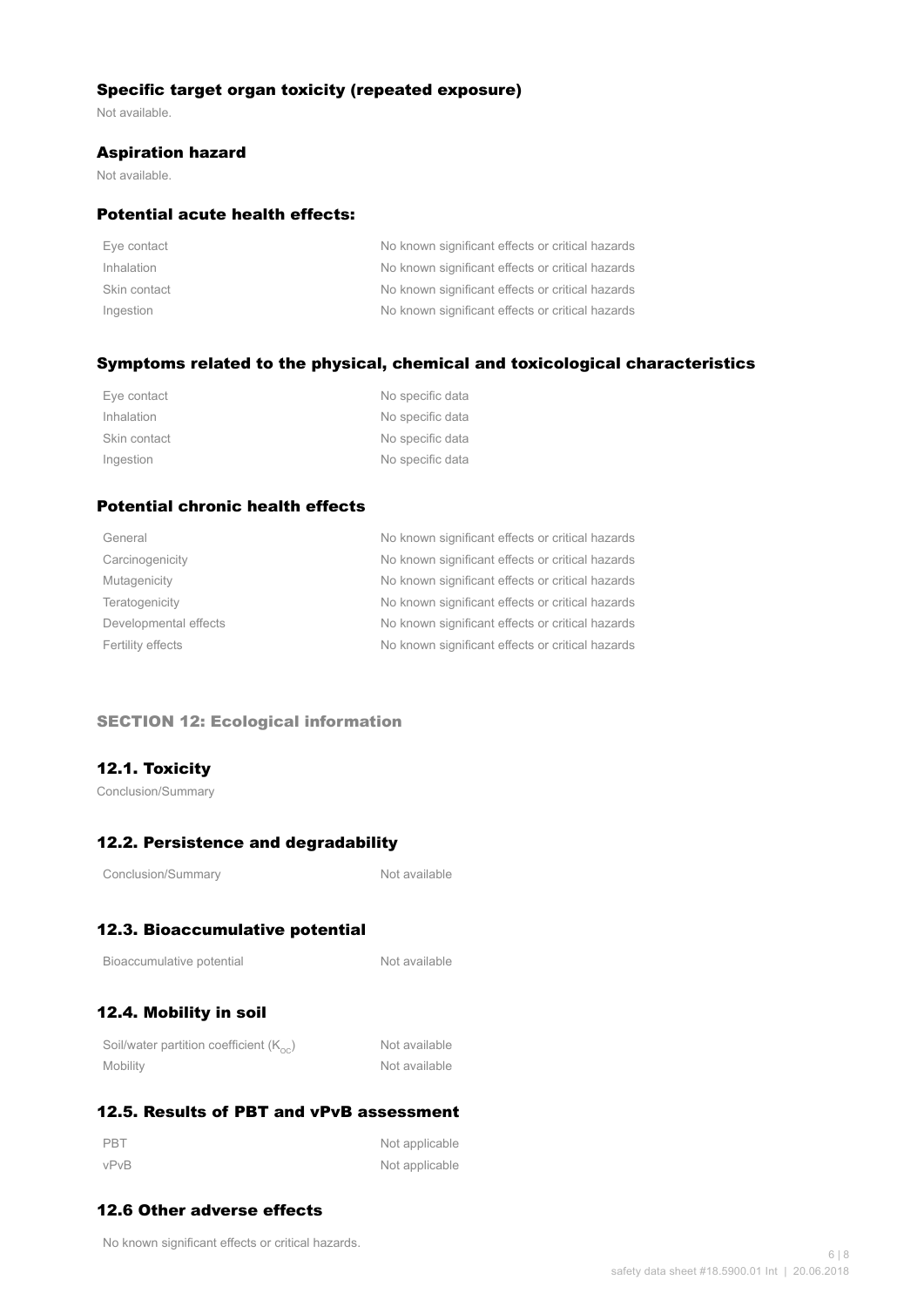#### SECTION 13: Disposal considerations

The information in this section contains generic advice and guidance. The list of Identified Uses in Section 1 should be consulted for any available use-specific information provided in the Exposure Scenario(s).

### 13.1. Waste treatment methods

Within the present knowledge of the supplier, this product is not regarded as hazardous waste, as defined by EU Directive 2008/98/EC. If this product is mixed with other wastes, this code may no longer apply. If mixed with other wastes, the appropriate code should be assigned. For further information, contact your local waste authority.

#### SECTION 14: Transport information

The information in this section contains generic advice and guidance. The list of Identified Uses in Section 1 should be consulted for any available use-specific information provided in the Exposure Scenario(s).

#### 13.1. Waste treatment methods

Transport within user's premises: always transport in closed containers that are upright and secure. Ensure that persons transporting the product know what to do in the event of an acci-dent or spillage. This preparation is not classified as dangerous according to international transport regulations (ADR/RID, IMDG or ICAO/IATA).

| 14.1. UN number                                                                   | Not regulated                                                                                                                                                                                                    |
|-----------------------------------------------------------------------------------|------------------------------------------------------------------------------------------------------------------------------------------------------------------------------------------------------------------|
| 14.2. UN proper shipping name                                                     |                                                                                                                                                                                                                  |
| 14.3. Transport hazard class(es)                                                  |                                                                                                                                                                                                                  |
| 14.4. Packing group                                                               |                                                                                                                                                                                                                  |
| <b>14.5. Environmental hazards</b>                                                | No.                                                                                                                                                                                                              |
| 14.6. Special precautions for user                                                | Transport within user's premises: always transport in closed containers that are<br>upright and secure. Ensure that persons transporting the product know what to<br>do in the event of an accident or spillage. |
| Additional information                                                            |                                                                                                                                                                                                                  |
| ADR / RID                                                                         |                                                                                                                                                                                                                  |
| 14.7 Transport in bulk according to<br><b>Annex II of Marpol and the IBC Code</b> | Not available                                                                                                                                                                                                    |
| <b>IMDG Code Segregation group</b>                                                | Not available.                                                                                                                                                                                                   |

SECTION 15: Regulatory information

15.1 Safety, health and environmental regulations/legislation specific for the substance or mixture

EU Regulation (EC) No. 1907/2006 (REACH) Annex XIV - List of substances subject to authorization Substances of very high concern: None of the components are listed.

#### Annex XVII – Restrictions on the manufacture, placing on the market and use of certain dangerous substances, mixtures and articles

Not applicable

Other EU regulations

**Europe inventory** Not determined **Black List Chemicals** Not listed